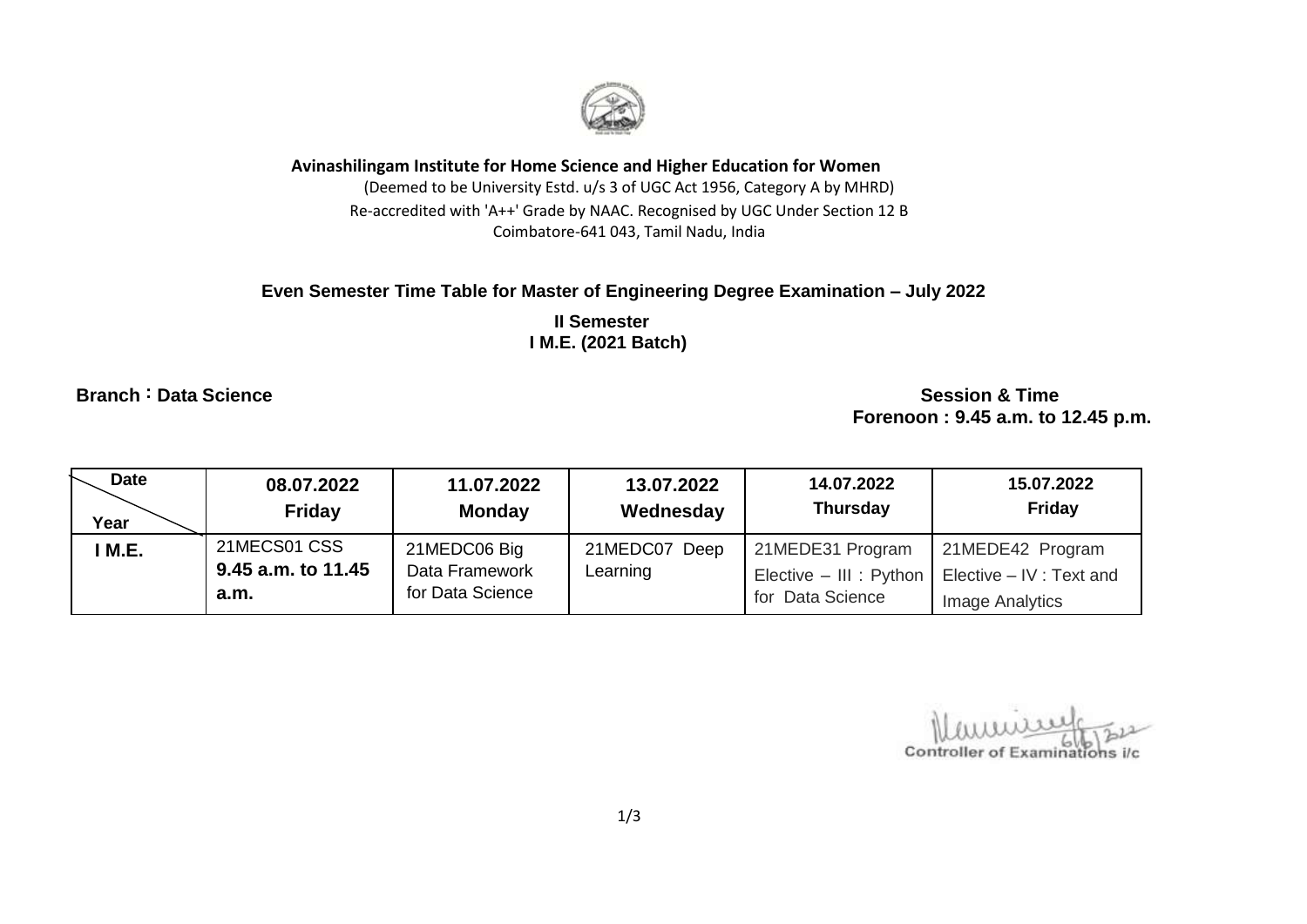

**Avinashilingam Institute for Home Science and Higher Education for Women** (Deemed to be University Estd. u/s 3 of UGC Act 1956, Category A by MHRD) Re-accredited with 'A++' Grade by NAAC. Recognised by UGC Under Section 12 B Coimbatore-641 043, Tamil Nadu, India

## **Even Semester Time Table for Master of Engineering Degree Examination – July 2022**

**II Semester** 

 **I M.E. (2021 Batch)** 

**Branch :** Medical Electronics Session & Time

 **Forenoon : 9.45 a.m. to 12.45 p.m.**

| <b>Date</b> | 08.07.2022                                   | 11.07.2022                                              | 13.07.2022                              | 14.07.2022                                                                          | 15.07.2022                                                               |
|-------------|----------------------------------------------|---------------------------------------------------------|-----------------------------------------|-------------------------------------------------------------------------------------|--------------------------------------------------------------------------|
| Year        | Friday                                       | <b>Monday</b>                                           | Wednesday                               | <b>Thursday</b>                                                                     | <b>Friday</b>                                                            |
| I M.E.      | 21MECS01 CSS<br>9.45 a.m. to<br>$11.45$ a.m. | 21MEMC06<br><b>Biological Control</b><br><b>Systems</b> | 21MEMC07<br>Medical Image<br>Processing | 21MEME31 Program<br>Elective - III : Pattern<br>Recognition and its<br>Applications | 21MEME43 Program<br>Elective - IV : Real Time<br><b>Embedded Systems</b> |

Controller of Examinations i/c